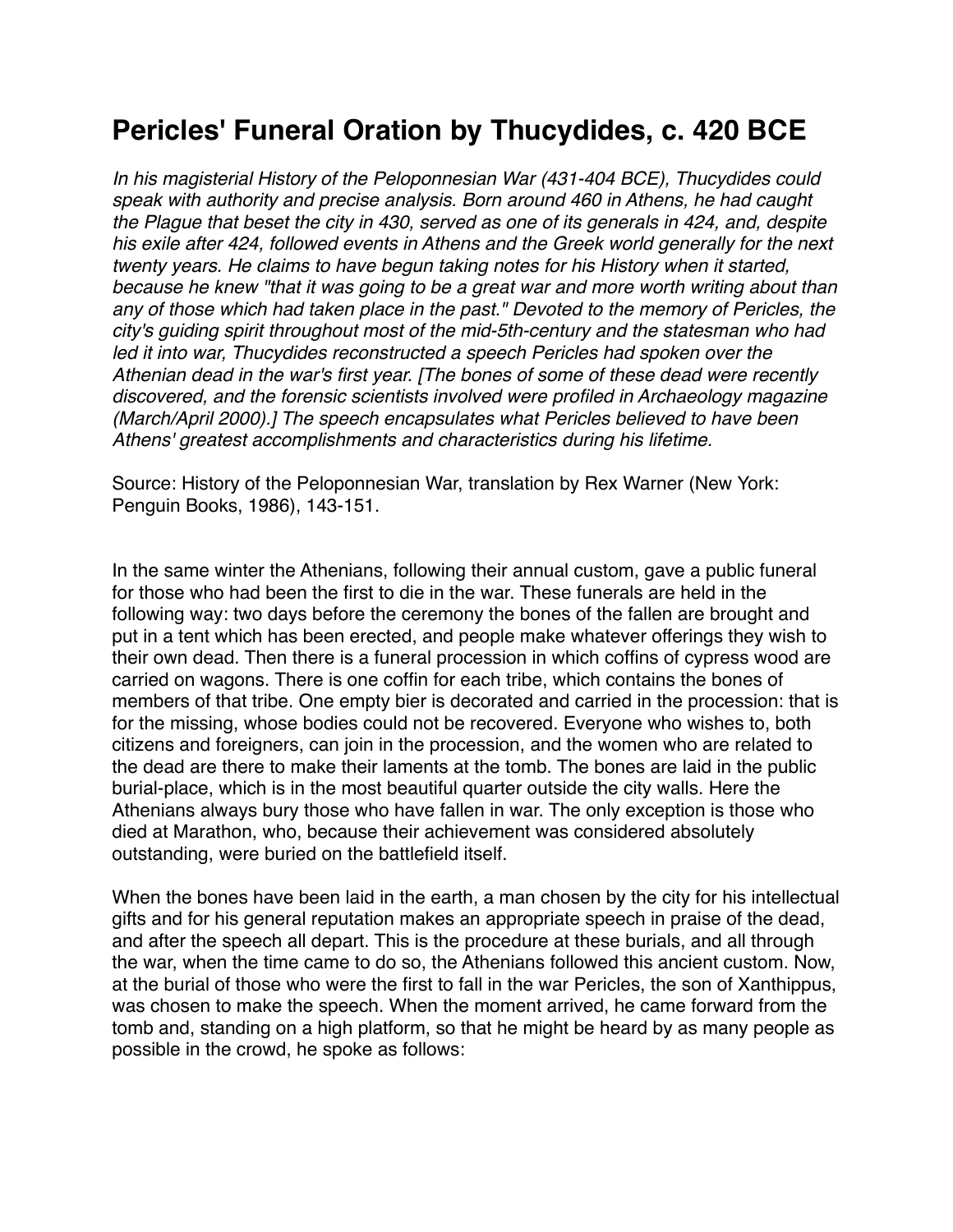'Many of those who have spoken here in the past have praised the institution of this speech at the close of our ceremony. It seemed to them a mark of honour to our soldiers who have fallen in war that a speech should be made over them. I do not agree. These men have shown themselves valiant in action, and it would be enough, I think, for their glories to be proclaimed in action, as you have just seen it done at this funeral organized by the state. Our belief in the courage and manliness of so many should not be hazard on the goodness or badness of one man's speech. Then it is not easy to speak with a proper sense of balance, when a man's listeners find it difficult to believe in the truth of what one is saying. The man who knows the facts and loves the dead may well think that an oration tells less than what he knows and what he would like to hear: others who do not know so much may feel envy for the dead, and think the orator over-praises them, when he speaks of exploits that are beyond their own capacities. Praise of other people is tolerable only up to a certain point, the point where one still believes that one could do oneself some of the things one is hearing about. Once you get beyond this point, you will find people becoming jealous and incredulous. However, the fact is that this institution was set up and approved by our forefathers, and it is my duty to follow the tradition and do my best to meet the wishes and the expectations of every one of you.

'I shall begin by speaking about our ancestors, since it is only right and proper on such an occasion to pay them the honour of recalling what they did. In this land of ours there have always been the same people living from generation to generation up till now, and they, by their courage and their virtues, have handed it on to us, a free country. They certainly deserve our praise. Even more so do our fathers deserve it. For to the inheritance they had received they added all the empire we have now, and it was not without blood and toil that they handed it down to us of the present generation. And then we ourselves, assembled here today, who are mostly in the prime of life, have, in most directions, added to the power of our empire and have organized our State in such a way that it is perfectly well able to look after itself both in peace and in war.

'I have no wish to make a long speech on subjects familiar to you all: so I shall say nothing about the warlike deeds by which we acquired our power or the battles in which we or our fathers gallantly resisted our enemies, Greek or foreign. What I want to do is, in the first place, to discuss the spirit in which we faced our trials and also our constitution and the way of life which has made us great. After that I shall speak in praise of the dead, believing that this kind of speech is not inappropriate to the present occasion, and that this whole assembly, of citizens and foreigners, may listen to it with advantage.

'Let me say that our system of government does not copy the institutions of our neighbours. It is me the case of our being a model to others, than of our imitating anyone else. Our constitution is called a democracy because power is in the hands not of a minority but of the whole people. When it is a question of settling private disputes, everyone is equal before the law; when it is a question of putting one person before another in positions of public responsibility, what counts is not membership of a particular class, but the actual ability which the man possesses. No one, so long as he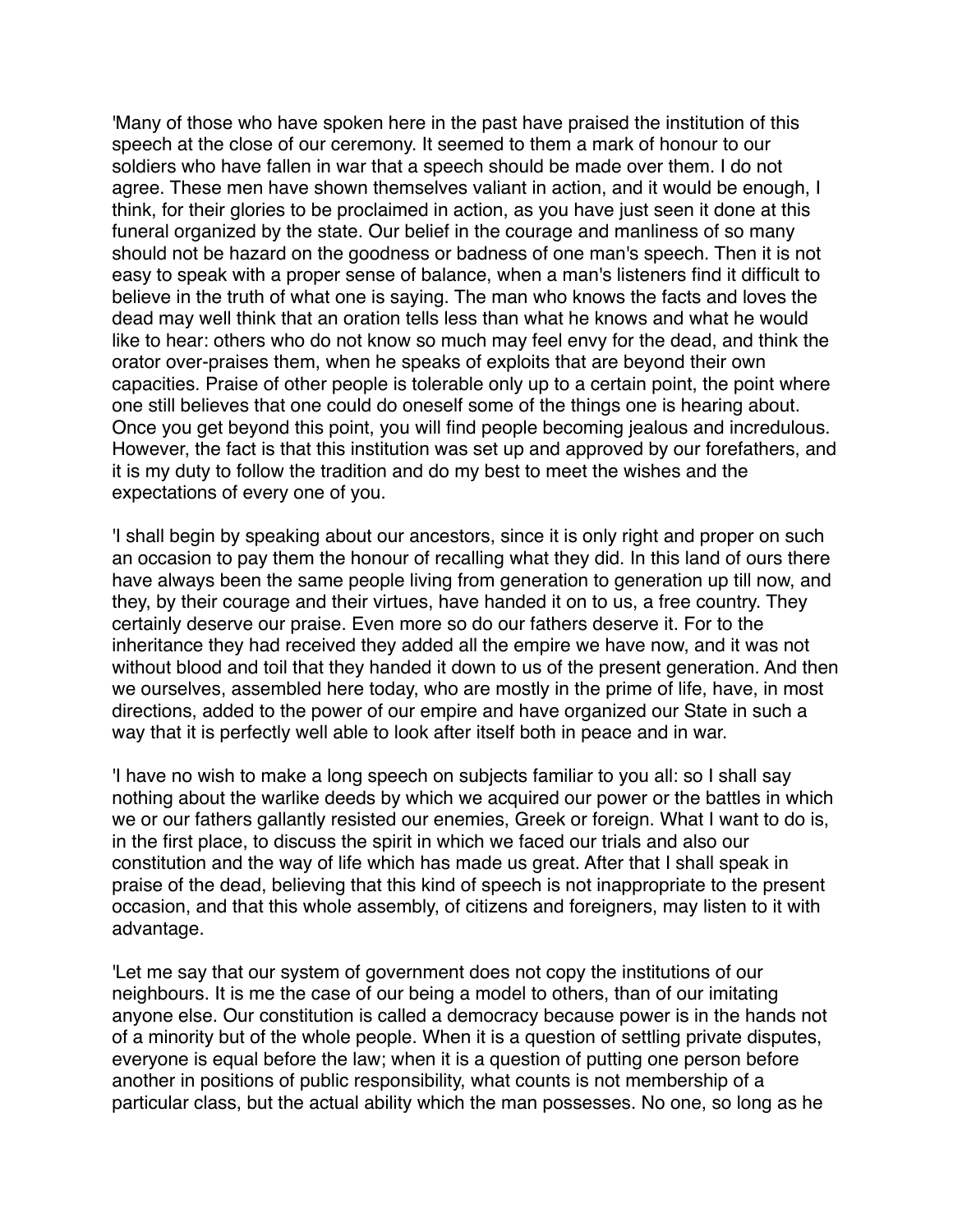has it in him to be of service to the state, is kept in political obscurity because of poverty. And, just as our political life is free and open, so is our day-to-day life in our relations with each other. We do not get into a state with our next-door neighbour if he enjoys himself in his own way, nor do we give him the kind of black looks which, though they do no real harm, still do hurt people's feelings. We are free and tolerant in our private lives; but in public affairs we keep to the law. This is because it commands our deep respect.

'We give our obedience to those whom we put in positions of authority, and we obey the laws themselves, especially those which are for the protection of the oppressed, and those unwritten laws which it is an acknowledged shame to break.

'And here is another point. When our work is over, we are in a position to enjoy all kinds of recreation for our spirits. There are various kinds of contests and sacrifices regularly throughout the year; in our own homes we find a beauty and a good taste which delight us every day and which drive away our cares. Then the greatness of our city brings it about that all the good things from all over the world flow in to us, so that to us it seems just as natural to enjoy foreign goods as our own local products.

'Then there is a great difference between us and our opponents, in our attitude towards military security. Here are some examples: Our city is open to the world, and we have no periodical deportations in order to prevent people observing or finding out secrets which might be of military advantage to the enemy. This is because we rely, not on secret weapons, but on our own real courage and loyalty. There is a difference, too, in our educational systems. The Spartans, from their earliest boyhood, are submitted to the most laborious training in courage; we pass our lives without all these restrictions, and yet are just as ready to face the same dangers as they are. Here is a proof of this: When the Spartan's invade our land, they do not come by themselves, but bring all their allies with them; whereas we, when we launch an attack abroad, do the job by ourselves, and, though fighting on foreign soil, do not often fail to defeat opponents who are fighting for their own hearths and homes. As a matter of fact none of our enemies have ever yet been confronted with our total strength, because we have to divide our attention between our navy and the many missions on which our troops are sent on land. Yet, if our enemies engage a detachment of our forces and defeat it, they give themselves credit for having thrown back our entire army; or, if they lose, they claim that they were beaten by us in full strength. There are certain advantages, I think, in our way of meeting danger voluntarily, with an easy mind, instead of with a laborious training, with natural rather than with state-induced courage. We do not have to spend our time practising to meet sufferings which are still in the future; and when they are actually upon us we show ourselves just as brave as these others who are always in strict training. This is one point in which, I think, our city deserves to be admired. There are also others:

'Our love of what is beautiful does not lead to extravagance; our love of the things of the mind does not make us soft. We regard wealth as something to be properly used, rather than as something to boast about. As for poverty, no one need be ashamed to admit it: the real shame is in not taking practical measures to escape from it. Here each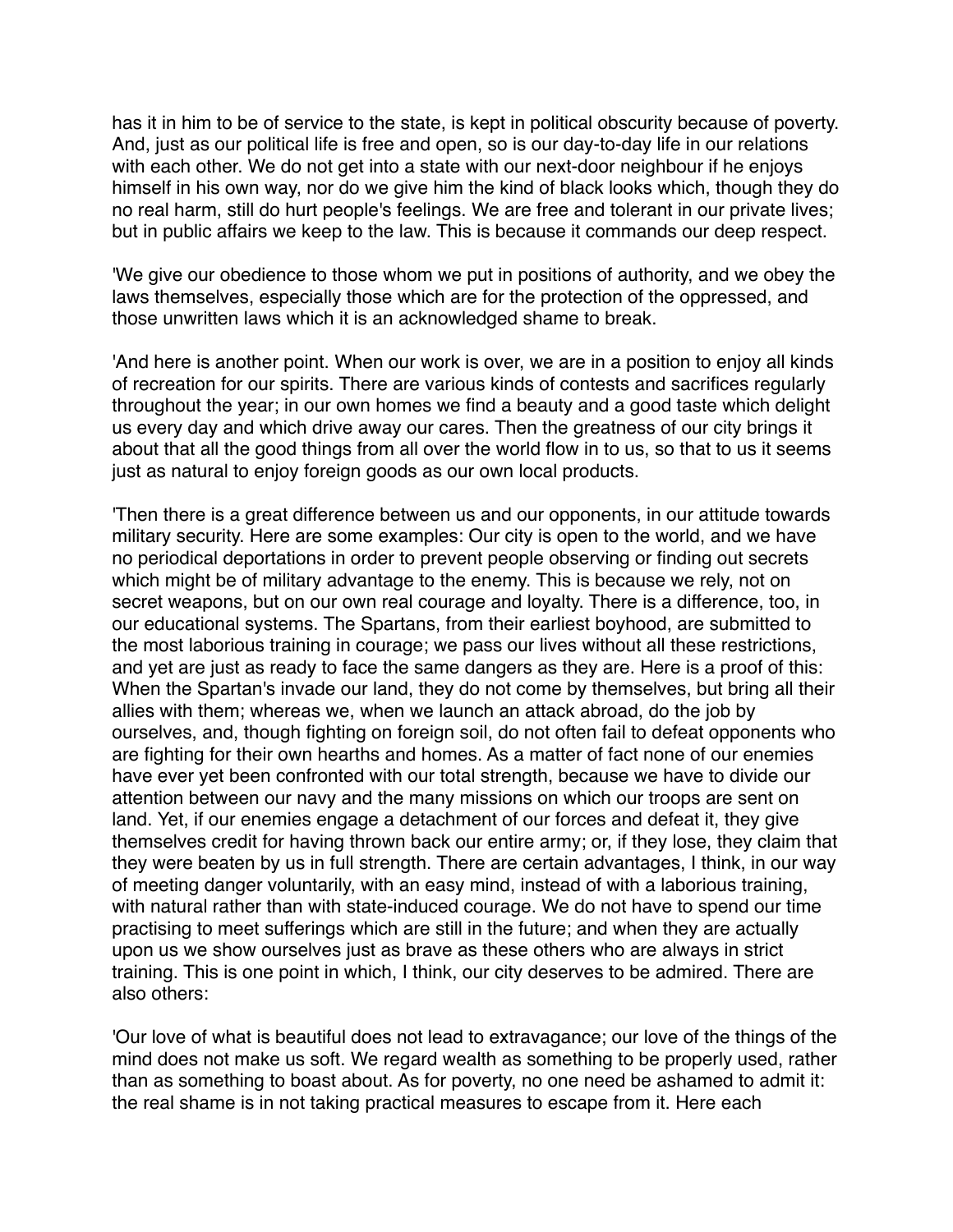individual is interested not only in his own affairs but in the affairs of the state as well: even those who are mostly occupied with their own business are extremely wellinformed on general politics - This is a peculiarity of ours: we do not say that a man who takes no interest in politics is a man who minds his own business; we say that he has no business here at all. We Athenians, in our own persons, take our decisions on policy or submit them to proper discussions: for we do not think that there is an incompatibility between words and deeds; the worst thing is to rush into action before the consequences have been properly debated. And this is another point where we differ from other people. We are capable at the same time of taking risks and of estimating them beforehand. Others are brave out of ignorance; and, when they stop to think, they begin to fear. But the man who can most truly be accounted brave is he who best knows the meaning of what is sweet in life and of what is terrible, and then goes out undeterred to meet what is to come.

'Again, in questions of general good feeling there is a great contrast between us and most other people. We make friends by doing good to others, not by receiving good from them. This makes our friendship all the more reliable, since we want to keep alive the gratitude of those who are in our debt by showing continued good-will to them: whereas the feelings of one who owes us something lack the enthusiasm, since he knows that, when he repays our kindness, it will be more like paying back a debt than giving something spontaneously. We are unique in this. When we do kindnesses to others, we do not do them out of any calculations of profit or loss: we do them without afterthought, relying on our free liberality. Taking everything together then, I declare that our city is an education to Greece, and I declare that in my opinion each single one of our citizens, in all the manifold aspects of life, is able to show himself the rightful lord and owner of his own person, and do this, moreover, with exceptional grace and exceptional versatality. And to show that this is no empty boasting for the present occasion, but real tangible fact, you have only to consider the power which our city possesses and which has been won by those very qualities which I have mentioned. Athens, alone of the states we know, comes to her testing time in a greatness that surpasses what was imagined of her. In her case, and in her case alone, no invading enemy is ashamed at being defeated, and no subject can complain of being governed by people unfit for their responsibilities.

Mighty indeed are the marks and monuments of our empire which we have left. Future ages will wonder at us, as the present age wonders at us now. We do not need the praises of a Homer, or of anyone else whose words may delight us for the moment, but whose estimation of facts will fall short of what is really true. For our adventurous spirit has forced an entry into every sea and into every land; and everywhere we have left behind us everlasting memorials of good done to our friends or suffering inflicted on our enemies.

'This, then, is the kind of city for which these men, who could not bear the thought of losing her, nobly fought and nobly died. It is only natural that every one of us who survive them should be willing to undergo hardships in her service. And it was for this reason that I have spoken at such length about our city, because I wanted to make it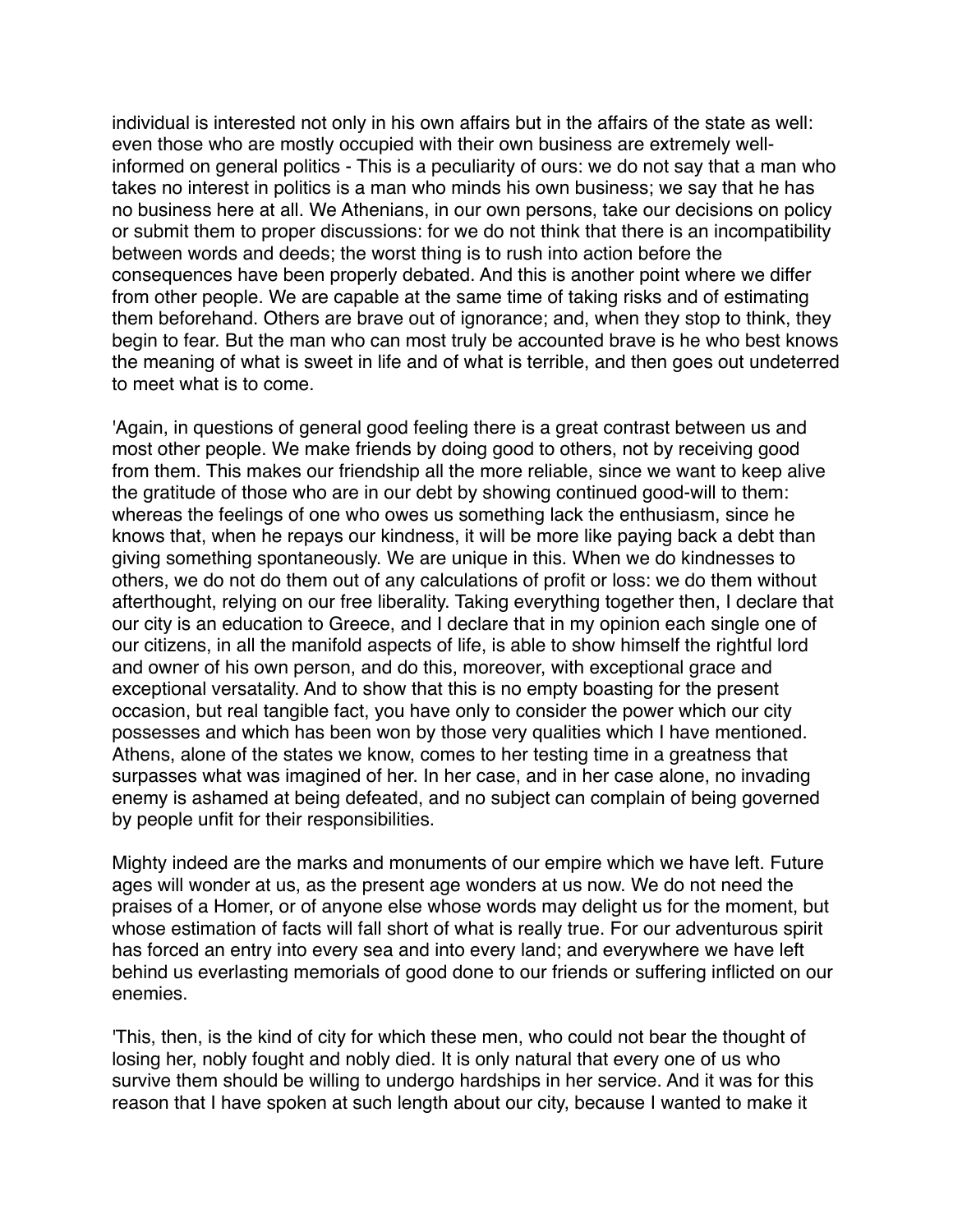clear that for us there is more at stake than there is for others who lack our advantages; also I wanted my words of praise for the dead to be set in the bright light of evidence. And now the most important of these words has been spoken. I have sung the praises of our city; but it was the courage and gallantry of these men, and of people like them, which made her splendid. Nor would you find it true in the case of many of the Greeks, as it is true of them, that no words can do more than justice to their deeds.

'To me it seems that the consummation which has overtaken these men show us the meaning of manliness in its first revelation and in its final proof. Some of them, no doubt, had their faults; but what we ought to remember first is their gallant conduct against the enemy in defence of their native land. They have blotted out evil with good, and done more service to the commonwealth than they ever did harm in their private lives. No one of these men weakened because he wanted to go on enjoying his wealth: no one put off the awful day in the hope that he might live to escape his poverty and grow rich. More to be desired than such things, they chose to check the enemy's pride. This, to them, was a risk most glorious, and they accepted it, willing to strike down the enemy and relinquish everything else. As for success or failure, they left that in the doubtful hands of Hope, and when the reality of battle was before their faces, they put their trust in their own selves. In the fighting, they thought it more honourable to stand their ground and suffer death than to give in and save their lives. So they fled from the reproaches of men, abiding with life and limb the brunt of battle; and, in a small moment of time, the climax of their lives, a culmination of glory, not of fear, were swept away from us.

'So and such they were, these men - worthy of their city. We who remain behind may hope to be spared their fate, but must resolve to keep the same daring spirit against the foe. It is not simply a question of estimating the advantages in theory. I could tell you a long story (and you know it as well as I do) about what is to be gained by beating the enemy back. What I would prefer is that you should fix your eyes every day on the greatness of Athens as she really is, and should fall in love with her. When you realize her greatness, then reflect that what made her great was men with a spirit of adventure, men who knew their duty, men who were ashamed to fall below a certain standard. If they ever failed in an enterprise, they made up their minds that at any rate the city should not find their courage lacking to her, and they gave to her the best contribution that they could. They gave her their lives, to her and to all of us, and for their own selves they won praises that never grow old, the most splendid of sepulchres - not the sepulchre in which their bodies are laid, but where their glory remains eternal in men's minds, always there on the right occasion to stir others to speech or to action. For famous men have the whole earth as their memorial: it is not only the inscriptions on their graves in their own country that mark them out; no, in foreign lands also, not in any visible form but in people's hearts, their memory abides and grows. It is for you to try to be like them. Make up your minds that happiness depends on being free, and freedom depends on being courageous. Let there be no relaxation in face of the perils of the war. The people who have most excuse for despising death are not the wretched and unfortunate, who have no hope of doing well for themselves, but those who run the risk of a complete reversal in their lives, and who would feel the difference most intensely, if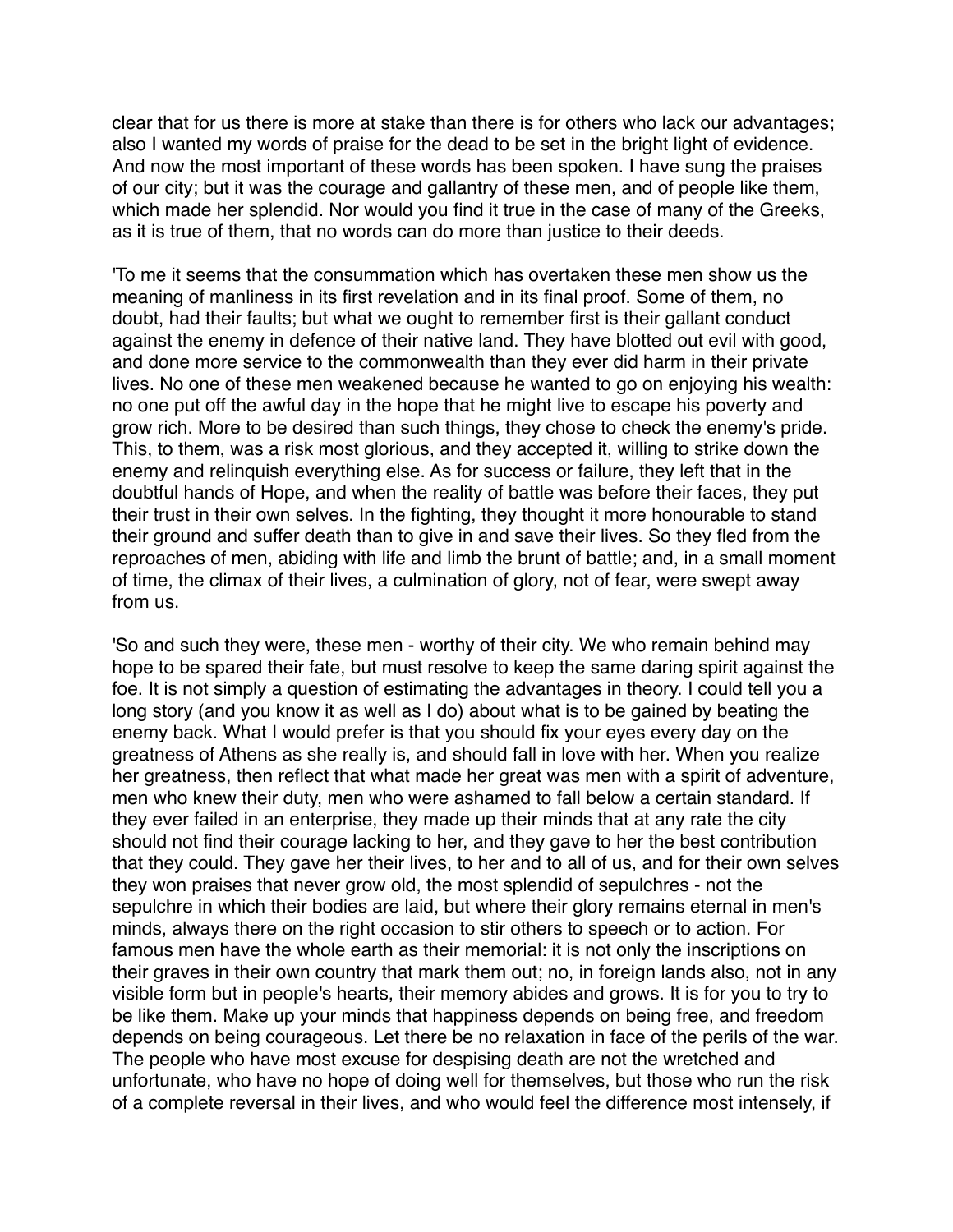things went wrong for them. Any intelligent man would find a humiliation caused by his own slackness more painful to bear than death, when death comes to him unperceived, in battle, and in the confidence of his patriotism.

'For these reasons I shall not commiserate with those parents of the dead, who are present here. Instead I shall try to comfort them. They are well aware that they have grown up in a world where there are many changes and chances. But this is good fortune - for men to end their lives with honour, as these have done, and for you honourable to lament them: their life was set to a measure where death and happiness went hand in hand. I know that it is difficult to convince you of this. When you see other people happy you will often be reminded of what used to make you happy too. One does not feel sad at not having some good thing which is outside one's experience: real grief is felt at the loss of something which one is used to. All the same, those of you who are of the right age must bear up and take comfort in the thought of having more children. In your own homes these new children will prevent you from brooding over those who are no more, and they will be a help to the city, too, both in filling the empty places, and in assuring her security. For it is impossible for a man to put forward fair and honest views about our affairs if he has not, like everyone else, children whose lives may be at stake. As for those of you who are now too old to have children, I would ask you to count as gain the greater part of your life, in which you have been happy, and remember that what remains is not long, and let your hearts be lifted up at the thought of the fair fame of the dead. One's sense of honour is the only thing that does not grow old, and the last pleasure, when one is worn out with age, is not, as the poet said, making money, but having the respect of one's fellow men.

'As for those of you here who are sons or brothers of the dead, I can see a hard struggle in front of you. Everyone always speaks well of the dead, and, even if you rise to the greatest heights of heroism, it will be a hard thing for you to get the reputation of having come near, let alone equalled, their standard. When one is alive, one is always liable to the jealousy of one's competitors, but when one is out of the way, the honour one receives is sincere and unchallenged.

'Perhaps I should say a word or two on the duties of women to those among you who are now widowed. I can say all I have to say in a short word of advice. Your great glory is not to be inferior to what God has made you, and the greatest glory of a woman is to be least talked about by men, whether they are praising you or criticizing you. I have now, as the law demanded, said what I had to say. For the time being our offerings to the dead have been made, and for the future their children will be supported at the public expense by the city, until they come of age. This is the crown and prize which she offers, both to the dead and to their children, for the ordeals which they have faced. Where the rewards of valour are the greatest, there you will find also the best and bravest spirits among the people. And now, when you have mourned for your dear ones, you must depart.'